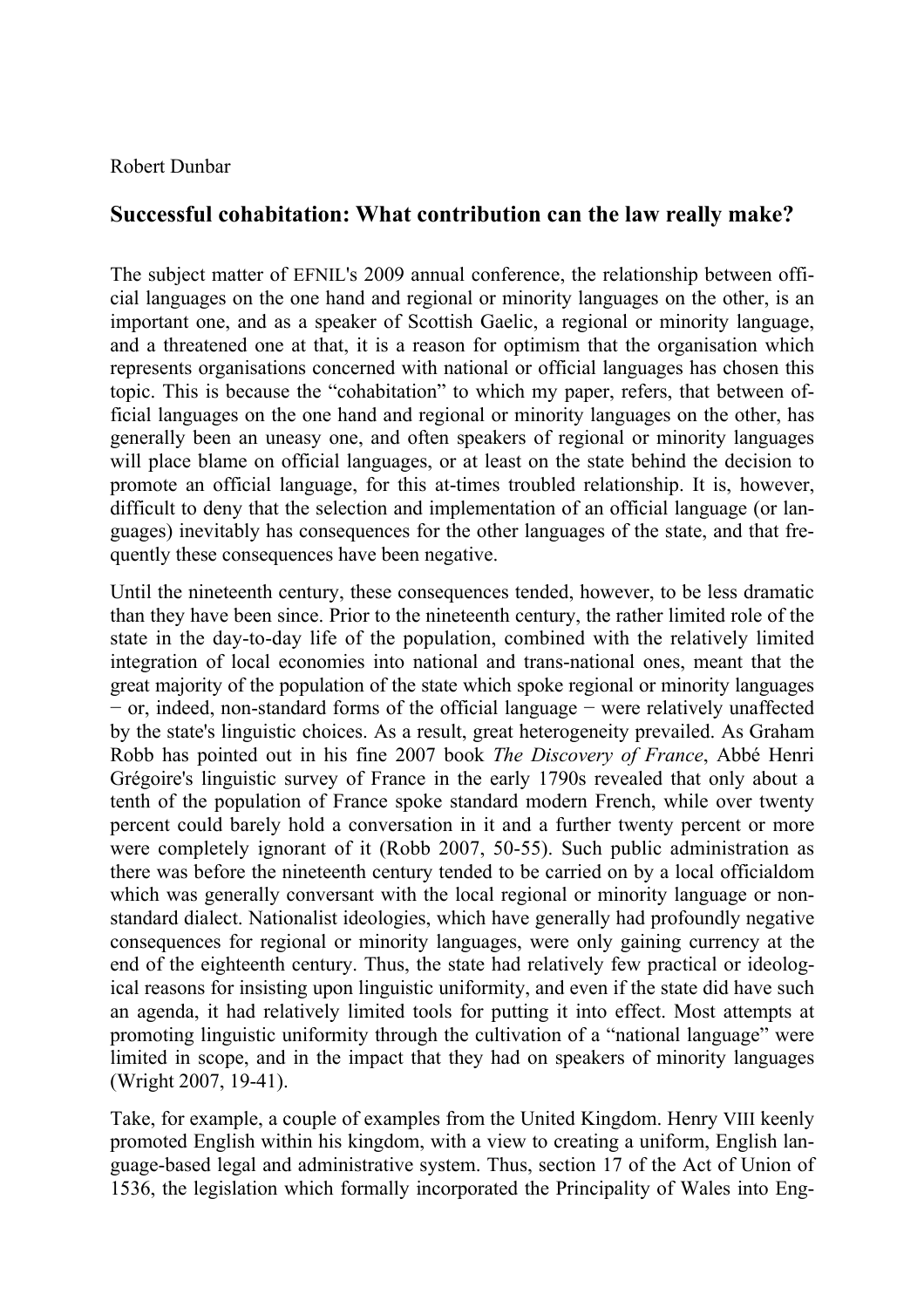land, provided that the language of the courts in Wales would be English, that oaths, affidavits and verdicts would be given in English, that court records would be kept in English, and that no person should hold public office unless he spoke English. It is generally agreed that this legislation *did* have the effect of increasingly anglicising the Welsh aristocracy, such that they ceased, over time, to be patrons of Welsh-speaking society. However, Henry's legislation generally had relatively little impact beyond the aristocracy; the so-called 'lower orders' of Welsh society continued to be strongly monolingually Welsh-speaking (Davies 1993, 25; Davies 2000, 80).

A similar story could be told in Scotland. James the VI of Scotland and I of Britain viewed the Gaelic language of the Scottish Highlands with suspicion, and saw it as a barrier to the full integration of the Highlands into his kingdom. Much like Henry's Act of Union of 1536, the James' Statutes of Iona of 1609 sought to anglicize the Highland aristocracy, through, for example, requiring prominent West Highland clan chiefs to educate their sons in English in Lowland schools. An Act of the Privy Council in 1616 to ratify the Statutes of Iona announced as a general goal that "the vulgar Inglishe toung be universallie plantit, and the Irishe language [i.e. Scots Gaelic] […] be abolisheit and removit". Gaelic language activists to this day point to these statutes as an important watershed in the decline of the language; however, their actual effects in terms of producing language shift seem to have been very limited, even amongst the class against which they were directed (MacKinnon 1991, 45-49).

Things changed dramatically over the course of the nineteenth and twentieth centuries, however. In the UK, census data on two of its minority languages, Welsh and Scottish Gaelic, have only been collected since 1881, and it is difficult to be certain of the demographic position of these languages before then. However, in 1891 both languages were in relatively good shape. In that year, 910,289 respondents, or 54.4% of the Welsh population, reported themselves as Welsh-speaking, and 508,036 were monoglots (Davies 2000, 89). In that year there were 254,415 Gaelic speakers − almost seven percent of the population, and about a fifth of them, or 43,738, were monoglotsm (MacKinnon 2000, 44; Robertson 2001, 84). Over the succeeding 110 years, numbers of speakers of both languages have declined markedly − in the 2001 Census, 582,368 people identified themselves as being able to speak Welsh, or 20.8% of the population aged three and over (Office for National Statistics 2004, 39, 7), and 58,652 people reported themselves as being able to speak Gaelic, or about 1.2% of the population (General Register Office for Scotland 2005, Table 1); aside perhaps for some very young children, there are no longer Welsh- or Gaelic-speaking monoglots.

So, what happened? A number of different factors were at work on minority languages such as Welsh and Gaelic over the last two centuries, but state language policy has played a significant role. The nineteenth century saw more concerted attempts to standardize language use throughout the UK, notably through the school system, and these efforts continued to act to the detriment of Welsh and Gaelic. The Education Act, 1870 for England and Wales and the Education (Scotland) Act, 1872 for Scotland introduced universal state-supported education, but only through the medium of English; there is general agreement that such legislation contributed significantly to the shift from the Celtic languages to English, a shift which is apparent in census returns from 1891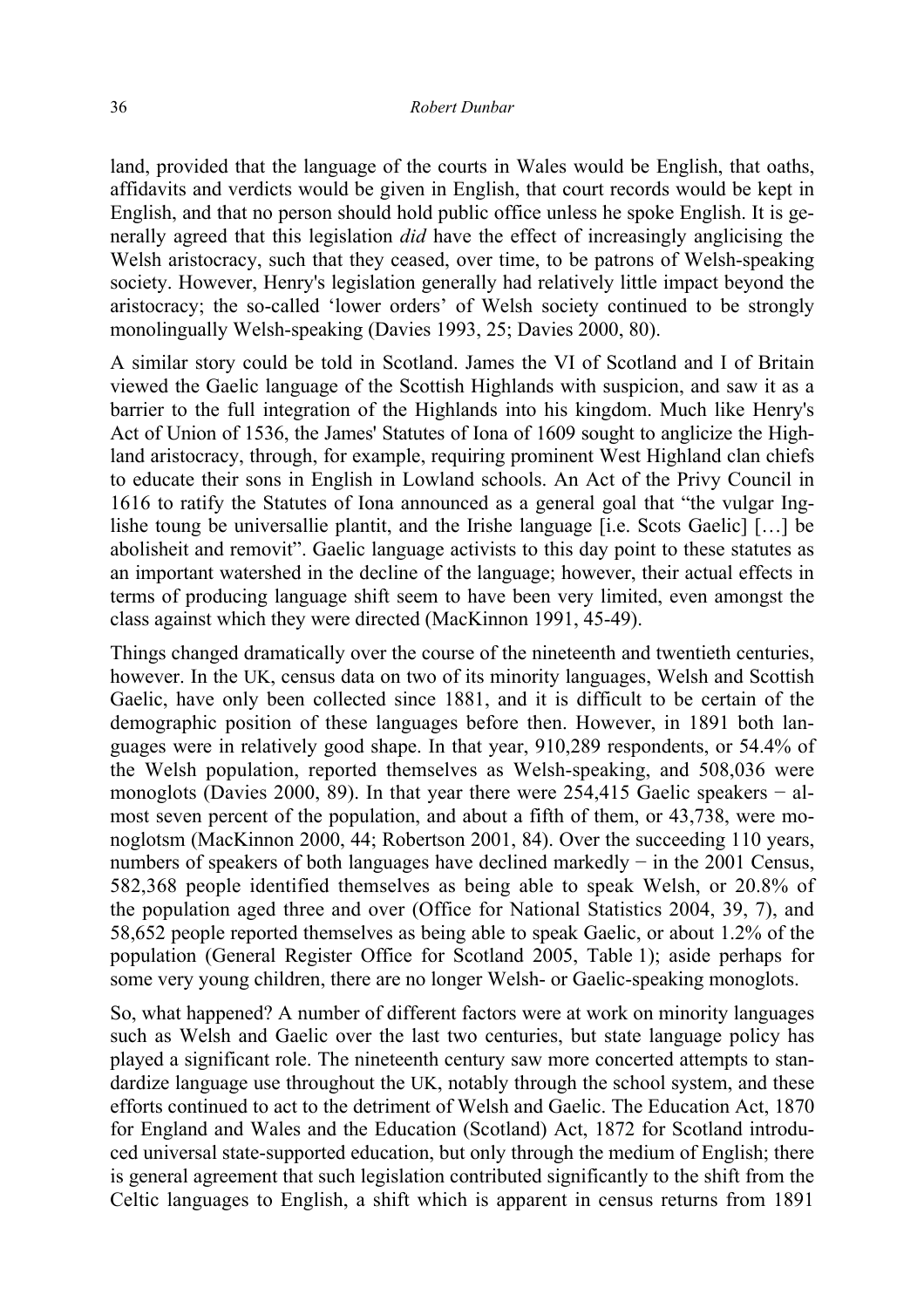onwards (Davies 2000, 87; MacKinnon 1991, 74-80). The ethos which underlay such legislation continued to prevail into the twentieth century, and has been described by Viv Edwards in these terms:

Inasmuch as a language policy existed in Britain in the first half of the twentieth century, it focussed on the unacceptability of Celtic languages and non-standard dialects of English in education, and the importance of teaching the standard. British schools were monolingual, monocultural institutions, one of whose functions was to enlighten those who departed from received linguistic and cultural norms. (Edwards 1984, 49)

At roughly the same time that these changes were being introduced into the education system, new transportation technology, particularly the railroad, promoted greater contact between speakers of Celtic languages and English-speakers, and created greater economic opportunities for those who mastered the dominant language. The introduction of local government in the late nineteenth century, and in the twentieth the development of modern communications technology, such as radio, then television, and of a greatly enhanced state apparatus through, for example, the health care system, has all been accomplished, in the main, through the *de facto* official language, which in the UK is English. Even in the absence of nationalist ideologies − and such ideologies also tended to inform language policy − the assumption was the use of a single, common language was more efficient and should be encouraged (Wright 2004, 42-68; May 2001, 61-68).

The combination of education policies and these other developments produced a minority language-speaking population that generally became bilingual, and created patterns of diglossia which were distinctly disadvantageous for the minority language, in that higher domains (H domains) tended to be reserved for the official language and lower domains (L domains) for the minority language. These patterns of diglossia tended also to be unstable, in that the greater prestige and social and economic opportunities associated with the official language, together with the greater presence of nonspeakers of the minority language in most domains, tended to encourage speakers of the minority languages to abandon them even in L domains. So far, so typical, and this story will be a familiar one in most European states.

This process did not always happen peacefully. The privileging of one language or one form of a language created advantages for speakers of that variety, and disadvantages for speakers of other varieties, for example in respect of economic and sometimes social opportunities (see, generally, Tollefson 1991). Nationalist ideologies, always present during this period, often had a highly chauvinist tenor, thereby sharpening popular awareness of linguistic differences, and heightening grievances and resentments of members of minority linguistic communities, particularly where the attitudes engendered in majorities by such ideologies resulted in explicit acts of discrimination and other forms of exclusion based on language or on association with a linguistic minority (Wolff 2006, 58-88, esp. 68-70).

I shall not concentrate on international law in this presentation, as relevant principles may be considered by other contributions (see, however, Dunbar 2007, for an account). However, I thought that I might start with a few words on it, because it does offer a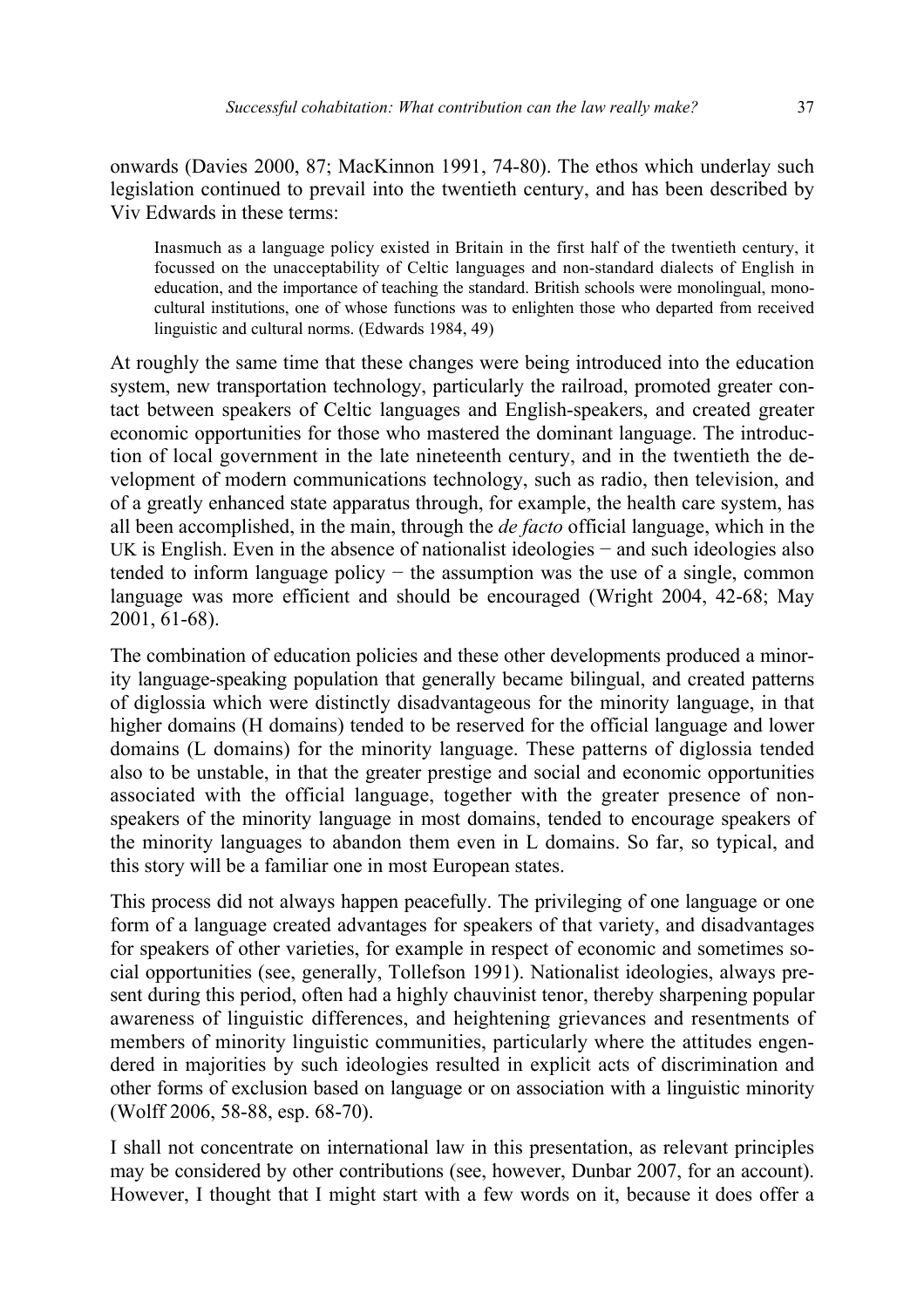useful point of reference, or at least a useful point of *departure*, particularly with respect to the goals of managing linguistic diversity in a state and managing the relationship between official languages and regional or minority languages. In this, international law does form a loose framework for state policy, practice and legislation.

So, what does international law tell us? First, it has taken a relatively *laisser-faire* approach to the management of linguistic diversity within states. Generally, states are free to select whichever official language or languages they please, and where they have done so, they are generally entitled to implement such choices in the education system, public administration, legal system, broadcasting system and so forth.<sup>1</sup>

Second, international law has tended to become engaged only where state language policies have contributed to conflict which has threatened peace and stability. The first major attempt at standard-setting with regard to managing linguistic (and wider) diversity came after the First World War, with the so-called League of Nations Minorities System, and was motivated by the perceived instability in parts of central and eastern Europe. The second major attempt came with the burst of standard-setting in the 1990s, primarily within the OSCE and the Council of Europe, culminating in the Framework Convention for the Protection of National Minorities<sup>2</sup> of 1995, but also at the global level in the UN, where in 1992 the General Assembly passed its Declaration on the Rights of Persons Belonging to National or Ethnic, Religious and Linguistic Minorities.<sup>3</sup> As with the post-World War One burst of standard setting, this contemporary one came in response to the threat of ethnic violence and instability, this time attendant on the fall of Communism (see, generally, Dunbar 2006).

However, even in the absence of any immediate threat to peace and security caused by domestic language policies, the so-called 'human rights era' ushered in by the major post-Second World War multilateral human rights treaties<sup>4</sup> has placed restrictions on the most forcefully assimilationist language regimes, through, for example, the protec-

 $\overline{a}$ 1 See, for example, the case of *Podkolzina v. Latvia*, No. 46726/99, Judgment of 9 April, 2002, in which the European Court of Human Rights observed, in the context of the designation of a language as an official language, that the choice of the working language of a national parliament "is determined by historical and political considerations specific to each country" and "is in principle one which the State alone has power to make." (para. 34). In an EU context, the European Court of Justice found in the case of *Groener v. Ireland*, Case C-379/87, [1989] ECR 3987, that the requirement under Irish law that all teachers must demonstrate proficiency in Irish, even where the teacher was not going to be teaching through the medium of Irish, was not in violation of EU law (in particular, the right to free movement of persons). The Court stated: "The EEC Treaty does not prohibit the adoption of a policy for the protection and promotion of a language of a Member State which is both the national language and the first official language", which Irish is under the

Irish constitution (para. 19).<br><sup>2</sup> CETS No. 157, 1 February 1995, available at this website: http://conventions.coe.int/treaty/en/treaties/ html/157.htm.<br><sup>3</sup> General Assembly resolution 47/135 of 18 December 1992, available at this website: http://www2.

ohchr.org/english/law/minorities.htm. 4 For example, the United Nation's *International Covenant on Civil and Political* Rights, 16 December 1966 (available at this website: http://www2.ohchr.org/english/law/ccpr.htm), and the Council of Europe's *Convention for the Protection of Human Rights and Fundamental Freedoms* (the 'European Convention on Human Rights'), 4 November 1950, CETS No. 5 (available at this website: http://conventions.coe.int/Treaty/en/Treaties/Html/005.htm).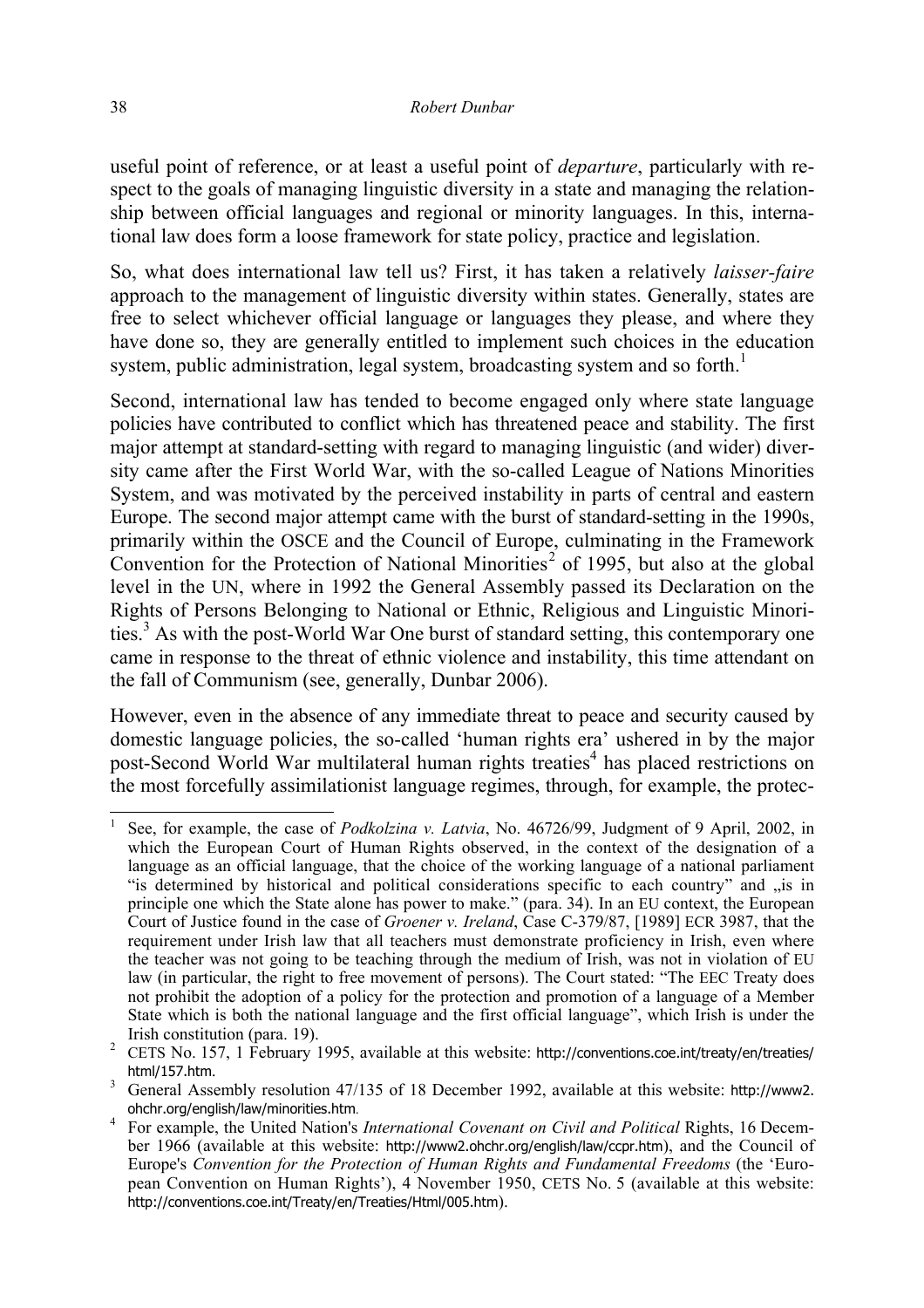tion of the right to freedom of expression, as well as through the application of the principle of non-discrimination. Furthermore, there are signs that paradigms other than merely a 'peace and security' paradigm are now beginning to guide the development of international law in relation to the management of linguistic diversity, or, to put it slightly differently, the 'cohabitation' of official languages and regional or minority languages.

In the most recent round of standard setting, which began, as noted, in the early 1990s, a wider approach in the law can be detected, most notably in treaties such as the Council of Europe's European Charter for Regional or Minority Languages<sup>5</sup> and in some of the recent standard-setting within UNESCO, including the Universal Declaration on Cultural Diversity of  $2001$ ,  $6$  the Convention for the Safeguarding of the Intangible Cultural Heritage of  $2003$ ,<sup>7</sup> and the Convention on the Protection and Promotion of the Diversity of Cultural Expressions of  $2005$ .<sup>8</sup> Increasingly, emphasis is being placed on the positive value attached to cultural diversity, implying a greater duty to protect cultural and linguistic minorities and to preserve and promote the survival of their cultures and languages.<sup>9</sup> At the same time, there is developing in international law a broader conception of human rights in which respect for cultural and linguistic identities is increasingly understood and accepted as an important aspect of the protection of the integrity of the person.<sup>10</sup> Finally, there are also developments in the law relating to indigenous peoples, most notably the 2007 UN General Assembly Declaration on the Rights of Indigenous Peoples,<sup> $11$ </sup> which may well have significant implications over time for the terms of cohabitation between official languages and the languages of such peoples.

I would like now to turn to some general propositions with regard to the role of the law in promoting successful cohabitation that seem to me to flow from these more recent developments in international law. The first is that successful cohabitation requires forms of integration of linguistic minorities that will tend to reduce or eliminate conflict or potential conflict. The second is that successful cohabitation requires the protection and, indeed, the promotion of regional or minority languages. I take it as a given that the achievement of some form of stable diglossia, together with a stabilising of

<sup>5</sup> CETS No. 148, 5 November 1993, available at this website: http://conventions.coe.int/treaty/en/treaties/ html/148.htm.<br> $6 \text{ A variable set } t$ 

Available at this website: http://unesdoc.unesco.org/images/0012/001271/127160m.pdf.  $7-17$  October 2003, evailable at this website: http://unesdoc.unesco.org/images/0012/0012/001

 <sup>17</sup> October 2003, available at this website: http://unesdoc.unesco.org/images/0013/001325/132540e.pdf. 8

<sup>&</sup>lt;sup>8</sup> 20 October 2005, available at this website: http://unesdoc.unesco.org/images/0014/001429/142919e.pdf.  $\frac{9}{2}$  In the preamble to the European Charter for Beginnal or Minority Languages, for example ref

In the preamble to the European Charter for Regional or Minority Languages, for example, reference is made to the contribution to "the maintenance and development of Europe's cultural wealth and traditions" that is made by the "protection of the historical regional or minority languages of Europe", and to the contribution that the protection and promotion of such languages can make to the building of a "Europe based on the principles of democracy and *cultural diversity*" (emphasis

added).<br><sup>10</sup> See, for example, Henrard 2008, 343-345, in the context of the European Convention on Human Rights jurisprudence.<br><sup>11</sup> UN General Assembly Resolution 61/295 of 13 September 2007, available at this website: http://

www.un.org/esa/socdev/unpfii/en/drip.html. See also the very important International Labour Organization Convention No. 169 on Indigenous and Tribal Peoples, 27 June 1989, available at this website: http://www.ilo.org/ilolex/cgi-lex/convde.pl?C169.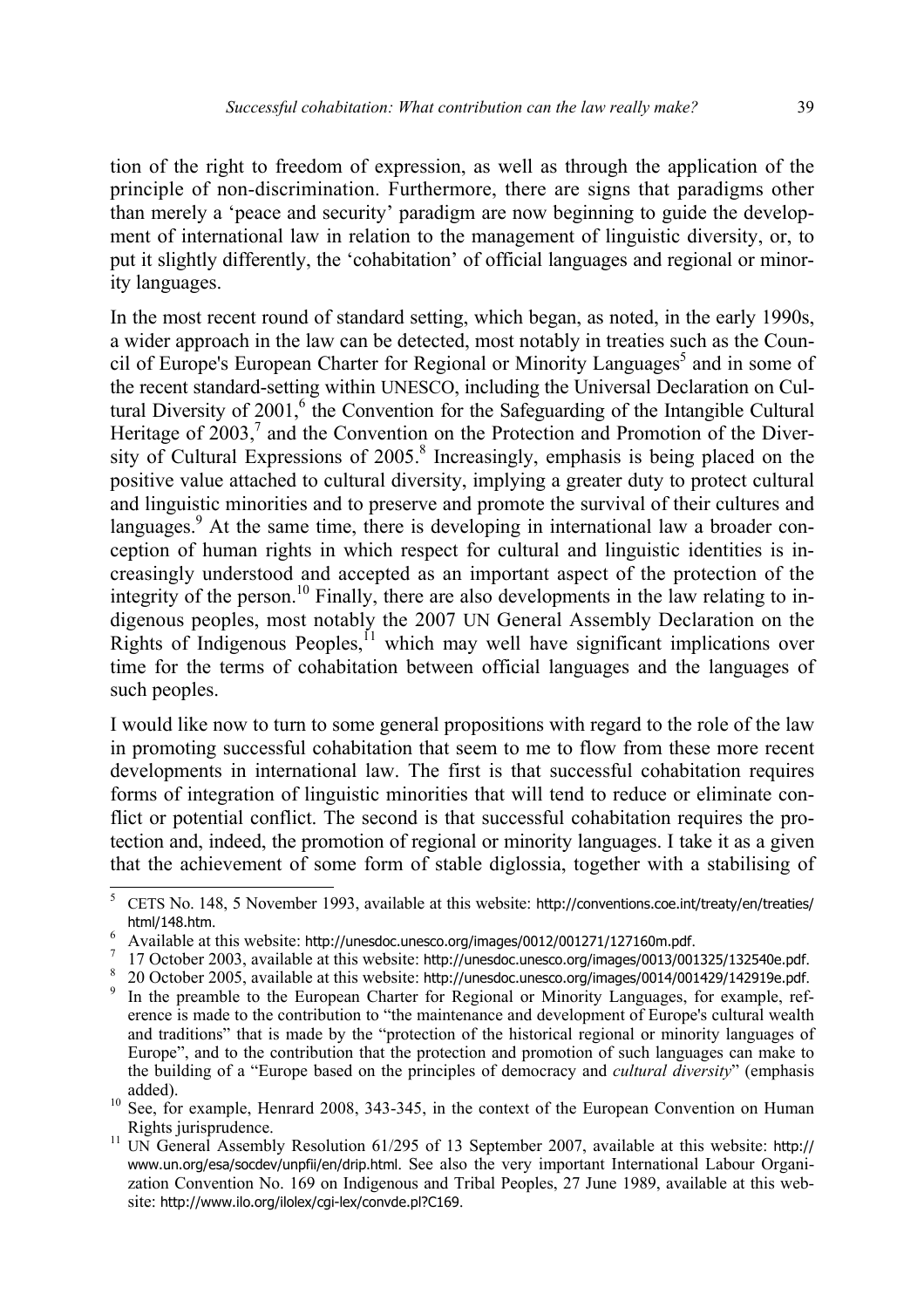demographic patterns which, I think, stable diglossia generally implies, is a necessary minimum condition for the achievement of this second proposition.<sup>12</sup> My final proposition is that achieving the first, the reduction of conflict or potential conflict, is more easily accomplished than the second, the achievement of some form of stable diglossia.

With regard to the second of these propositions, I would also suggest that it is most understandable that we should look to the law to assist us. There is a certain logic to this. After all, as we have seen earlier in this contribution, the law generally played an important role in destabilising regional or minority languages. As we have seen, by introducing universal public education through the majority language alone, the state created a powerful dynamic working against the maintenance of the regional or minority languages. Thus, logic would seem to dictate that if we wish to preserve and promote those languages, we should, for example, legislate to ensure the provision of minority-language education rights. The appearance of state-regulated or, often, statecontrolled mass media such as radio and television generally brought the official language into the most intimate of language domains, the homes of speakers of regional or minority languages. A Gaelic-speaking informant in rural Newfoundland once captured perfectly the effects of this on the Gaelic oral tradition, and by implication the language that supported it, in speaking to the Scottish Folklorist Margaret Bennett: "When the television came in the front door[,] the old stories went out the back" (Bennett 1993, 80). Again, the seemingly logical response is to legislate to place obligations on states with respect to minority language broadcasting. And, as discussed earlier, the greater the presence of the state in the daily lives of speakers of regional or minority languages, through, for example, the public administration and the provision of public services, has naturally led to calls for the creation of "language rights" for speakers of the regional or minority languages or, sometimes, calls for "official status" for those minority language, in order to allow them to use their language more widely in dealing with the state.

Though there is an understandable logic to these responses, that logic is not a failsafe. For example, while it is undeniable that the historic exclusion of regional or minority languages from the education system has weakened those languages, it does not necessarily follow that their reintroduction into the school system will, by itself, reverse the effects. In his fundamentally important 1991 book *Reversing Language Shift*, Joshua Fishman has emphasised that what happens in the home is the single most crucial factor in efforts to preserve and promote regional or minority languages. All efforts should be directed at encouraging intergenerational transmission of the language in the home, literally, the passing of the language from parents to their children (Stage 6 in Fishman's analytical framework) (Fishman 1991, 92-95, 111-114). He notes that the school has an important role to play in reinforcing the acquisition of the language that has begun in the home, but he has cautioned that the school cannot be expected to

 $12$  In this regard, in 2007, the UNESCO Ad Hoc Expert Group on Endangered Languages developed a methodology for assessing language vitality and endangerment, entitled "Language Vitality and Endangerment", submitted to the International Expert Meeting on UNESCO Programme Safeguarding of Endangered Languages, Paris, 10–12 March 2003, available at this website: http://www. unesco.org/culture/ich/doc/src/00120-EN.pdf.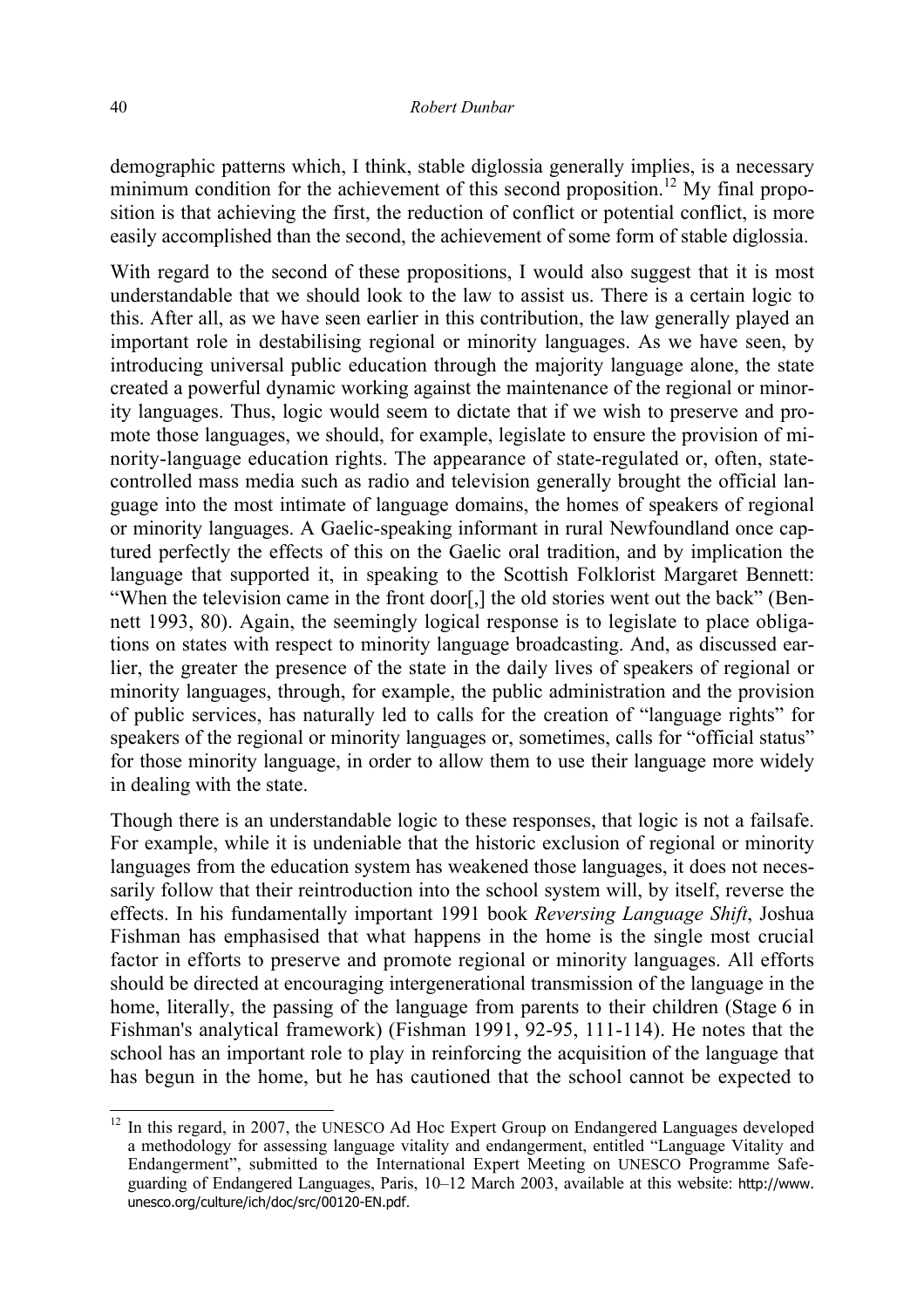replace intergenerational transmission in the home or make up for weaknesses in intergenerational transmission (Fishman 1991, 368-380). While more research remains to be done, there is at least some evidence to support Fishman's assertions. In Canada, for example, where immersion education for children from non-French-speaking homes is now well-established, there have been impressive increases in the numbers of Englishspeaking Canadians who now claim to be bilingual. However, because learning in the schools tends not to get reinforced outside of the schools, once students graduate, their linguistic ability almost immediately begins to decline. Even at the end of their immersion experience, their actual linguistic abilities in spoken and written French tend to vary wildly. Most significantly, for the purposes of preserving and promoting French, the actual use made by most graduates of immersion programmes tends to be minimal (Fraser 2006, 183-210). Minority language education − both the teaching of the language as a subject and teaching through the medium of the language − can produce 'census effects', a phenomenon with which our Irish hosts will be familiar: impressive numbers of people who claim bilingual abilities, but whose true abilities in the minoritised language are limited, and whose use of it is also extremely minimal, thereby creating the illusion that all is well with the minoritised language.<sup>13</sup> I am not suggesting for a moment that minority language education is unimportant in the preservation and promotion of regional or minority languages; I am merely emphasising that it is no panacea.

One of the other contributors to this collection, Miquel Strubell, has developed a very useful model, the 'Catherine Wheel' model, to guide the promotion of minoritised languages (see, for example, Strubell 1998, 2001). This model suggests how various legislative initiatives of the sort with which we are concerned here − legislation to guarantee minority language education, minority language broadcasting, minority language public services, and so forth − can create a virtuous and self-reinforcing cycle of language acquisition and use. Let us start with the provision of enhanced levels of minority language medium education. Strubell posits that greater numbers of people with competence in the language will create a greater demand for public services through the medium of the language. This, in turn, will require the employment of greater numbers of people in the public sector with the minority language competences necessary to deliver such services. This will enhance the perceived utility of the language, leading to greater demand to acquire it, and so forth. As Strubell himself has noted, though, the linkages between acquisition, use, demand for services, supply of services, and enhanced desire for acquisition are complex and far from automatic. For example, increased acquisition may not, as we have just seen in respect of the Canadian experience of French immersion education, necessarily lead to greater use or, with it, greater demand for minority language services. Increased employment opportunities for those

<sup>&</sup>lt;sup>13</sup> The 2002 Irish census indicated that some 1.57 million people, or 42.85% of the population of Ireland, reported some competence in Irish; however, only 339,541 used the language on a daily basis, and over three quarters of those, 76.78%, were in the school-going population (where they would be receiving instruction in the language); 78.38% of the 1.57 million who claimed some competence in Irish also claimed either never to have used Irish, or used in infrequently, or did not make any claims about their use of Irish (Ó Murchú 2008, 41). So, universal exposure to some Irish through the education system has produced a large number of people claiming some competence, but this is not matched by actual levels of use.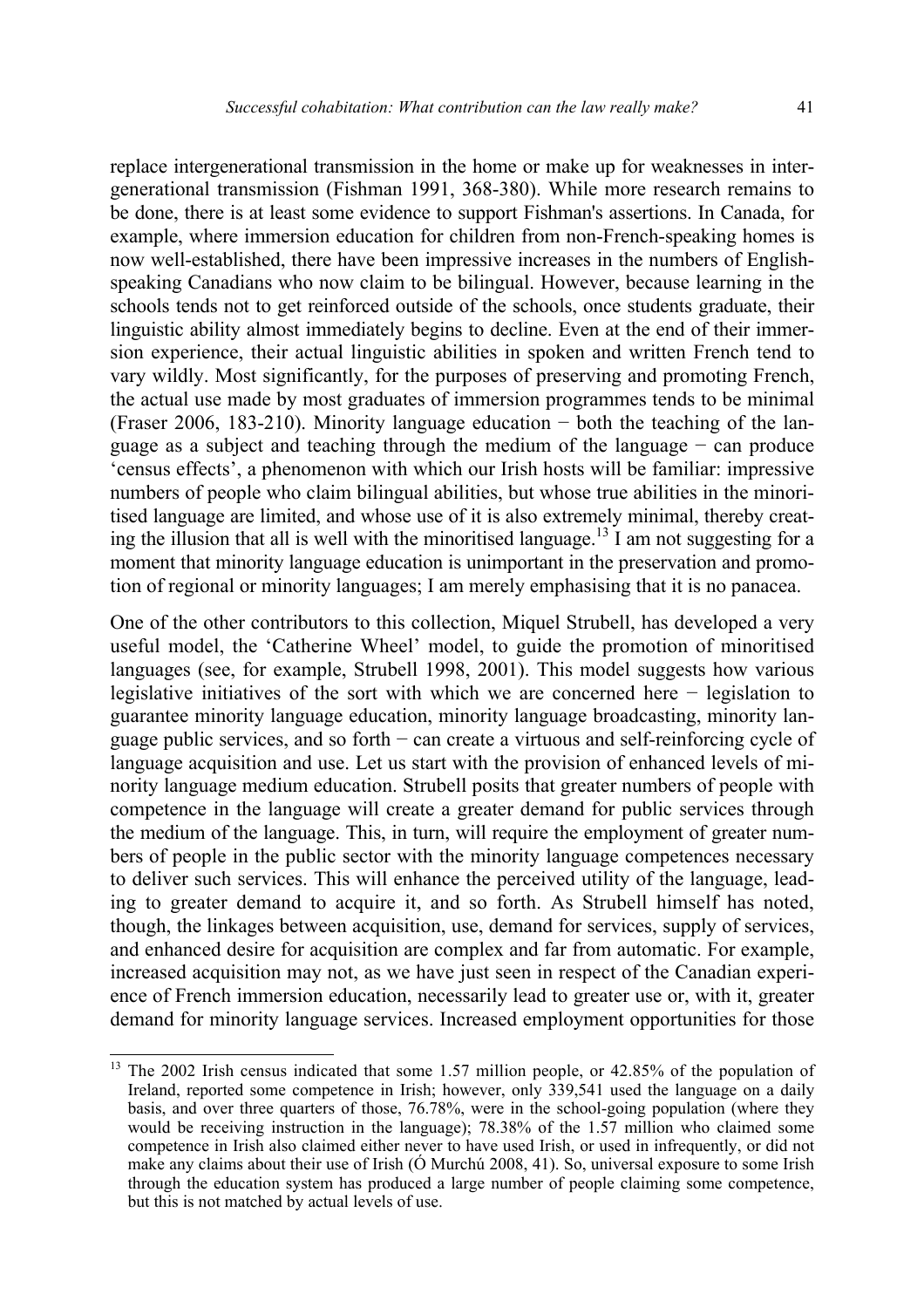with the minority language may not lead to significantly higher levels of acquisition: for most speakers of regional or minority languages, there are still far more jobs in which the language is irrelevant than those in which it is necessary, and therefore some expansion in the number of jobs requiring the regional or minority language may not have a dramatic effect on the desire to learn the language. As we shall see, the broader context is enormously important here. Strubell recognises that these sorts of problems will exist, and has observed that the role of the language planner is to intervene to address problems in stregthening the linkages that the model anticipates.

To summarise, I do not mean to suggest that the law is irrelevant to our efforts to preserve and promote regional or minority languages, to achieve at a minimum some form of stable diglossia. I do mean to suggest, however, that the precise effects of the law on sociolinguistic realities, the actual impact on things like the perceived status and perceived utility of the language, and the impact of such perceptions on actual language behaviour, such as the decision to acquire or to use the language, are not yet well understood, and require much more research. In the last part of this paper, I will suggest that both the form of the legislative intervention and the broader context within which such intervention operates will have a profound effect on the actual contribution that the law can make, and that this should be considered carefully by activists who make a priority of engaging in some campaign for some form of legislative recognition, or some form of 'official' status for one's language. I also make a plea for much more research on these complex, difficult, but ultimately very important issues.

In the final part of this contribution, I would like to turn to a consideration of how we might group different types of language legislation, with a view to outlining a typology of such legislation. The aim of this exercise is to better address the ways in which the law can contribute, first to the reduction or elimination of conflict in societies in which an official language (or languages) and regional or minority languages cohabit, and second to the protection and promotion of those regional or minority languages.

The first type of legal regime for language which I would like to consider is what could be called a regime of linguistic tolerance. What does a **tolerance regime** involve? Essentially, such a regime is based on certain core civil and political rights which are now generally accepted in international and domestic human rights standards. I am thinking here of freedoms such as the freedom of expression and the freedom of association: these are freedoms which allow members of linguistic minorities to deal with each other in their own language, to communicate with their customers through the medium of their own language in advertisements and signage, to form their own cultural organisations, their own schools, even their own representative organisations such as political parties, and to develop their own media such as radio stations and newspapers and journals. I am also thinking of the prohibition on discrimination based on language or the association with or membership in a linguistic minority, which helps to ensure against various forms of social exclusion. In a sense, a tolerance regime, understood in these terms, does not need to involve language-specific legislation at all; certain general human rights standards of relevance to language but not explicitly directed at language will suffice.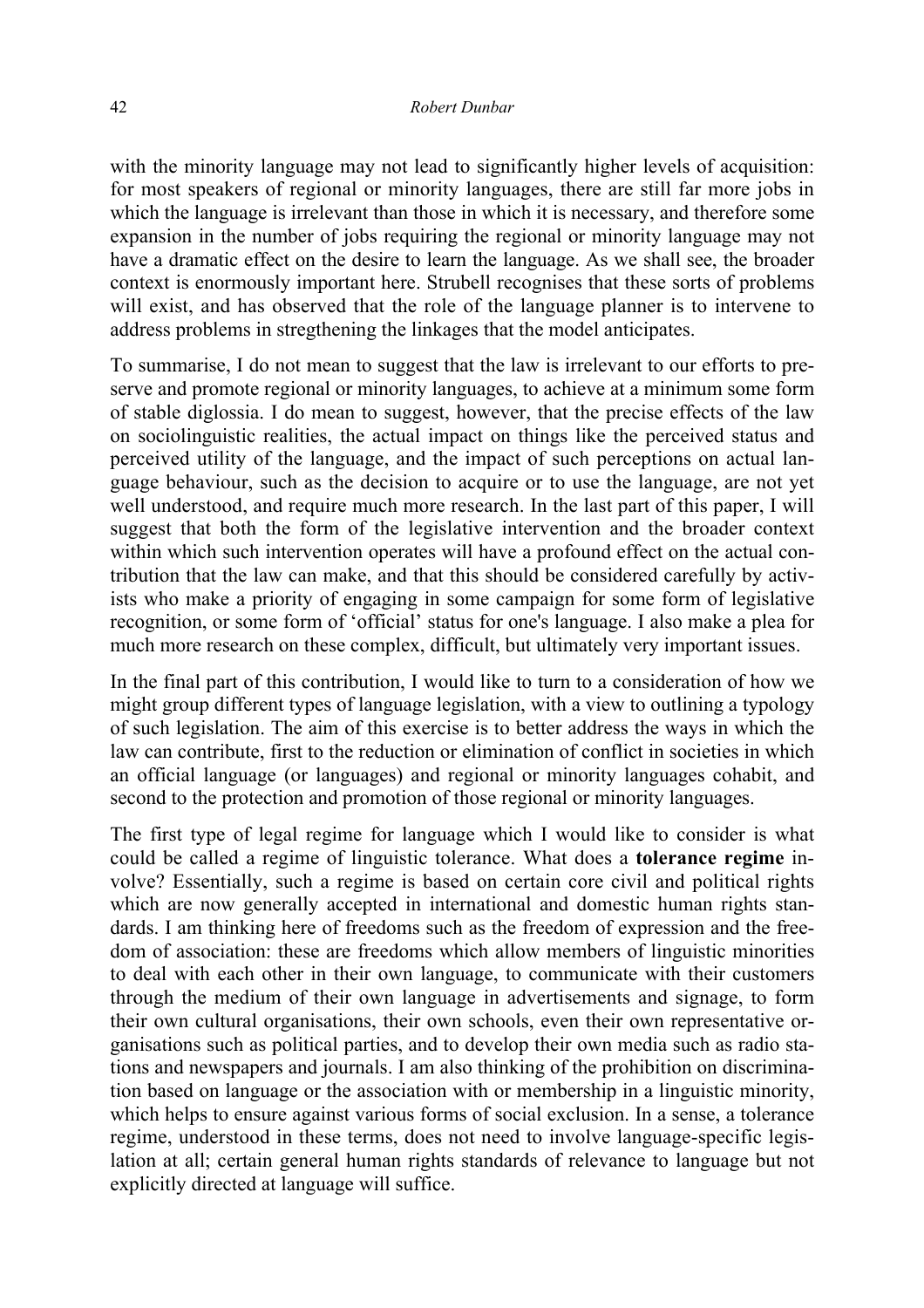A tolerance regime is a particularly useful defence against coercive or strongly assimilationist language policies, and such policies are still followed in some places or have been employed to at least some extent in some European states fairly recently. A tolerance regime will guarantee for speakers of regional or minority languages the possibility of creating social spaces − essentially, linguistic domains − in which their languages can be freely used.

Tolerance regimes usually contribute significantly to reductions in conflict or threats of conflict, as they minimise acts of direct interference with language use, something that tends to provoke the greatest resentment and resistance on the part of the linguistic minority. However, tolerance regimes tend to do little to address the various forces which contribute to the unstable diglossia which were described earlier in this presentation, as they do not address the majority-language dominant educational policies which affect, the limited social and economic opportunities that are available through the medium of, and the generally lower levels of prestige associated with regional or minority languages. As a result, linguistic minorities often aspire to a language policy and associated legislative regime that will assist in preserving and promoting their languages by addressing these issues, and that goes well beyond simply ensuring the ability to get on in their private relationships free from interference, as is typical of a tolerance regime.

A second type of legal regime is what could be described as an **accommodation regime**. Under such a regime, the state will provide a service to users of minority languages where language is a barrier because such users have an insufficient command of the official language, thereby effectively limiting their access to the public service being provided. There is a legal argument that provision of minority language services in these circumstances may be implicit in the non-discrimination principle common to most human rights regimes of the equal protection of the law. Under this principle, if a class of citizens are disadvantaged in access to a service, the state is obliged to take steps to address this. Thusfar, however, this principle has not been widely applied in a linguistic context, although in a 1974 American Supreme Court decision in the case of *Lau v. Nichols* ((1974) 414 US 563), the court applied this principle in deciding that the city of San Francisco was under an obligation to make some accommodation for a large number of schoolchildren from Chinese speaking households who had insufficient English to benefit from the English-medium education which they had been forced to receive. The failure of the city to provide some special educational programming − at very least, transitional bilingual education − meant that the Chinesespeaking students were in a disadvantageous position as compared with schoolchildren coming from English-speaking homes.

While it is increasingly common for some public authorities, such as local councils, transport, and health care providers, in linguistically mixed urban environments to provide at least some services through the medium of at least some of the more commonly-spoken non-official languages of the community, this is generally not done in response to or as part of a legislative framework, but as a matter of administrative practice. These accommodation regimes can, of course, be extremely important to many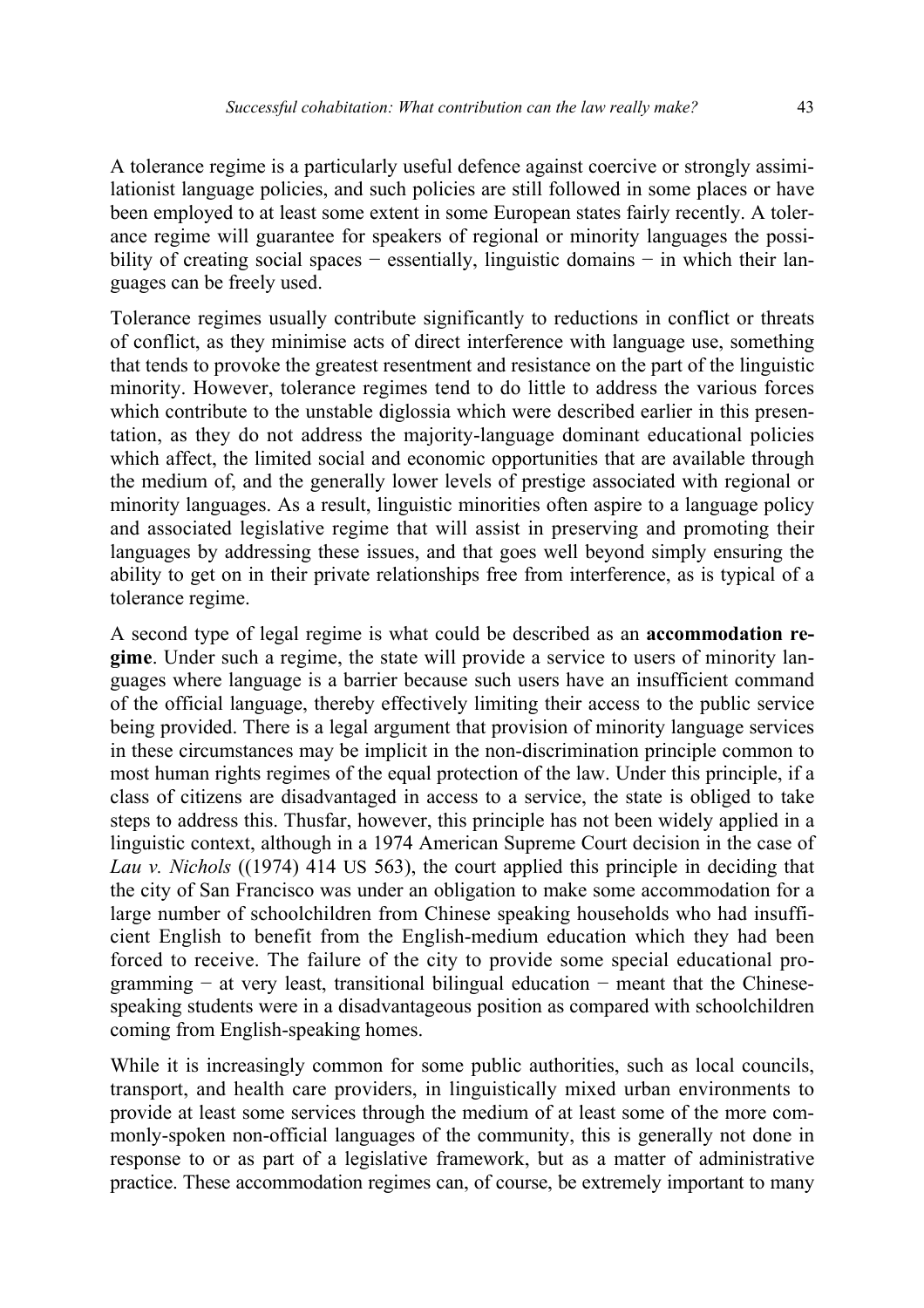users of many languages associated with immigrant communities; however, they tend to be less important to users of autochthonous regional or minority languages, as these users tend to be bilingual (at least in a European context they do), due to the historical forces described earlier, and are therefore not seriously disadvantaged by any failure to provide service through the medium of their language. Thus, in practice, accommodation regimes have relatively little impact on the protection and promotion of regional or minority languages; they can, however, promote the reduction of conflict to the extent that they can reduce the social exclusion of non-speakers of the official language or languages, and to the extent that they constitute, and are perceived to be, a recognition and acceptance of linguistic diversity within the society.

One of the most important types of legal regime for the management of linguistic diversity is one which involves constitutional or quasi-constitutional recognition and validation of the minority linguistic community and its claims. This accommodation can take a number of forms. At one extreme is the option of full independence, which is an option that was exercised by most of the republics of the former Soviet Union, and is one that is regularly considered by Quebec nationalists in Canada. Obviously, this provides the opportunity to the linguistic community to select its own language as the official language of the new state, and to promote its generalised use through many of the same techniques that were described above and that have been employed on behalf of official languages in most states. Other constitutional options fall short of independent statehood, but range from significant regional autonomy regimes of the sort that we find, for example, in the Åland Islands, to various forms of federalism, such as exist in Canada, Switzerland and Belgium, to devolution arrangements of the sort we see in the UK and, arguably, Spain (although its regime also has elements of a federal arrangement), to more limited forms such as local self-government regimes. In all these cases, however, there is a recognition that the linguistic minority tends to be associated with a particular region within the state, and some measure of legislative, administrative and sometimes judicial authority is turned over to the relevant regional institutions. The relevance for language policy is that these institutions can choose to promote the use of the regional or minority language in those policy areas for which they have competence under the constitutional settlement, and I shall return to the types of promotional regimes that have been employed by such regional institutions.

Where there are regionally concentrated linguistic minorities, these forms of constitutional accommodation can go a considerable way towards reducing potential conflict, although it must also be recognised that there is disagreement in the now-extensive literature on autonomy regimes as to whether they do indeed promote stable integration (see, for example, McGarry/O'Leary/Simeon 2008, 41-88). With respect to protecting and promoting regional or minority languages, the precise linguistic impact of the constitutional arrangements will depend on a number of factors, including the strength of the promotional regime which, as mentioned, I shall return to shortly. It must be remembered, though, that competence with respect to certain policy areas will be retained by the central or national authorities, and the language policy that those authorities pursue can have a considerable sociolinguistc impact on the regional or minority languages. Where, for example, the central or national authorities have shown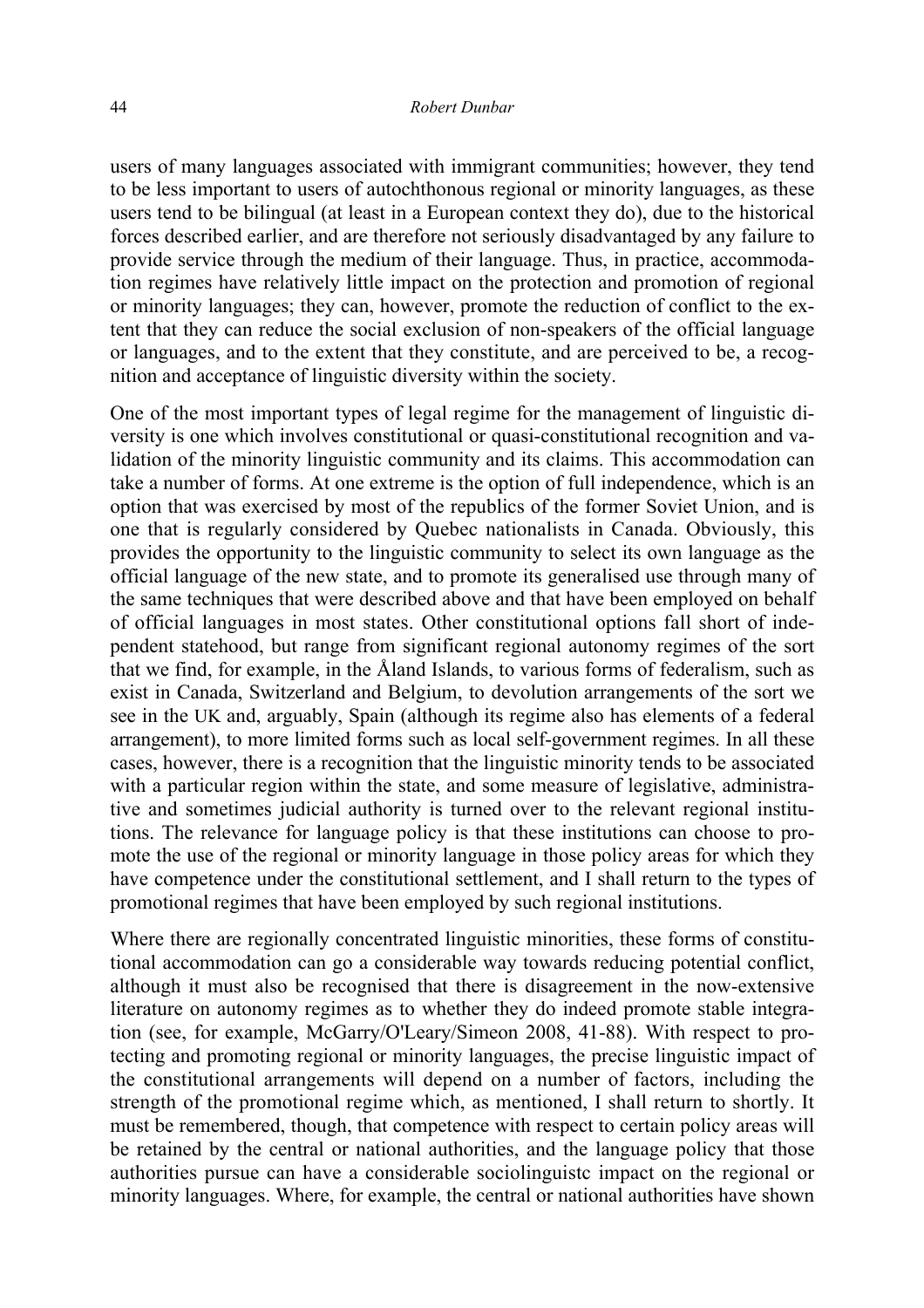little or no inclination to mirror the linguistic policy followed by the regional authorities, the potentially supportive linguistic impact of constitutional accommodation can be blunted. Indeed, where the range of legislative, administrative and judicial powers allocated to the regional authorities under the constitutional arrangements are limited, existing linguistic hierarchies will not be overturned, meaning that existing diglossic patterns may not be significantly altered, in spite of the supportive policy and legislative approach taken at the regional level.

The next type of legal regime is one in which explicit **language rights** are created. These can, as in the Canadian case, supplement the form of constitutional accommodation chosen, by effectively guaranteeing certain key language rights against both the national/central government and against sub-national (e.g. regional/provincial/state/ territorial) governments, or they can, as in the Finnish case, apply in a unitary state in which (outside of the special status of the Åland Islands), no sub-national strata of government exists (except municipal or local governments, which are found in virtually all states). Language rights regimes typically provide to users of the regional or minority language the right to obtain services in their language in a variety of contexts, which often include the right to education in or through the medium of their language, the right to obtain at least some public services through the language, and the right to use the language in the courts and before administrative tribunals.<sup>14</sup> In some cases, such as the Canadian federal regime, the language rights regime can include the right for employees of public institutions to use their language as the language of work.<sup>15</sup> Finally, these sorts of rights regimes often provide for the right to use the regional or minority language within deliberative bodies, such as national, regional or local legislatures.<sup>16</sup>

Advocates of regional or minority languages often place great emphasis on language rights, and seek the establishment of a language rights regime. This is unsurprising. We now live in a 'rights culture' and rights claims are easy to understand. A right generally promises a remedy; where a government is reluctant to recognise a claim, the existence of a right usually allows for a legal recourse in the courts against the state. A right generally creates an unavoidable obligation for the state.

The existence of a language right can certainly contribute to peace and security by giving the minority a mechanism for redressing perceived failures of the state to address seriously their linguistic needs. However, it must also be remembered that language rights regimes are not a panacea, and in particular with regard to the protection and promotion of the regional or minority language, they have their limitations. First, a rights regime is a useful weapon in addressing a failure in policy, but it is probably an imperfect substitute for good policy: most users of regional or minority languages

<sup>&</sup>lt;sup>14</sup> See, for example, sections 19, 20 and 23, the Canadian Charter of Rights and Freedoms, Part I of the Constitution Act 1982, being Schedule B to the Canada Act 1982 (U.K.), 1982, c. 11, and Parts III and IV, the Official Languages Act 1988, R.S. 1985, c. 31 (4<sup>th</sup> Supp.).<br><sup>15</sup> Part V, the Official Languages Act 1988, R.S. 1985, c. 31 (4<sup>th</sup> Supp.).<br><sup>15</sup> In Canada, this right applies within the federal Parliament, as we

Brunswick and Quebec: sections 17 and 18, the Canadian Charter of Rights and Freedoms, Part I of the Constitution Act 1982, being Schedule B to the Canada Act 1982 (U.K.), 1982, c. 11, and Parts I and II, the Official Languages Act 1988, R.S. 1985, c. 31  $(4<sup>th</sup>$  Supp.), as well as section 133, The Constitution Act 1867 (U.K.), 30 & 31 Victoria, c. 3.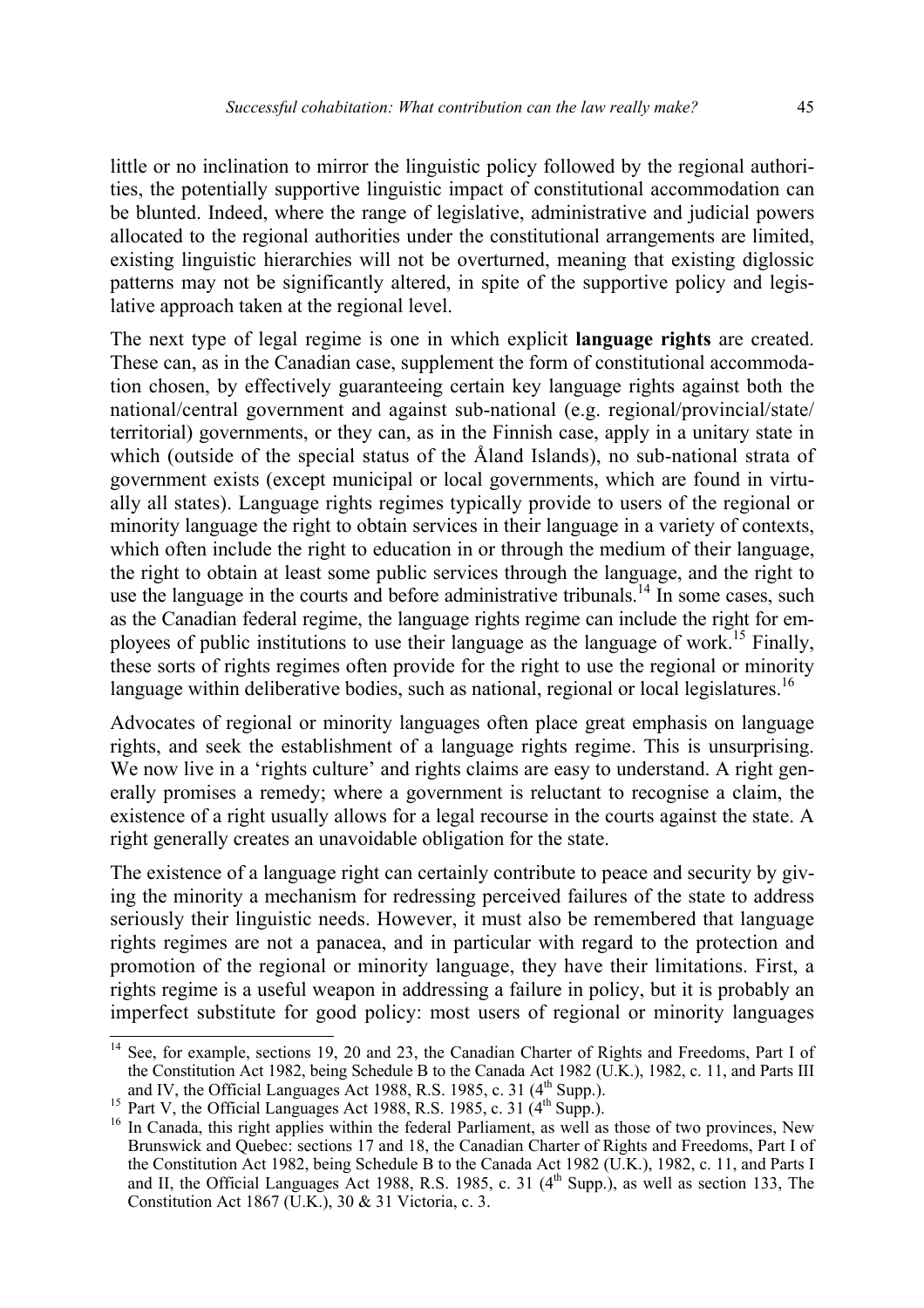would rather have the state simply provide the services they desire without having to go to the trouble and expense of resorting to the courts. Second, at best, rights create the possibility of linguistic choice: where people are bilingual − the usual situation, as noted, for most users of regional or minority languages in Europe − a language right allows them to use their own language, or the official one. However, speakers of minority languages do not always take advantage of this right to choose to use their own language, something which has been noted in Canada, Wales and many other jurisdictions with some form of rights regime. Often, users of minority languages simply do not know that they have language rights, or what those rights imply, and public institutions may do little to bring the option of using the regional or minority language to the attention of its users. In Canada and elsewhere, the concept of 'active offer' has been developed to address this issue; $17 \text{ under this concept, the public institution which is}$ under the obligation created by the right to serve the public bilingually must inform the public of their language rights, and must take positive steps to encourage rights holders to make use of their rights. Other reasons for the failure to take full advantage of a language right can be complex. Users of the language are accustomed, through long practice, to using the official language in dealing with the public sector, and may simply feel more comfortable to continue to do so. Because of the historical exclusion of the minority language from the education system, many users of regional or minority languages may simply feel uncomfortable or unable to use their language in more formal settings or in respect of more formal types of subject matter. Sometimes users of such languages actually doubt the quality of the service that they might receive through their language. And, finally, many users of regional or minority languages are reluctant to use their language rights because they fear being perceived as 'trouble makers', a theme that comes up frequently in the reports of international treaty monitoring bodies such as the Committee of Experts under the European Charter for Regional or Minority Languages.

Another problem with language rights regimes is that they generally apply only to the state sector; this is problematic because most of our daily communication is with the non-State sector, and outside of the school system, the individual has relatively little daily engagement with the public sector. Thus, a rights regime tends not to have any direct effect on language patterns in a large number of domains, thereby limiting its ability to alter broader patterns of language use.

I shall conclude this contribution by turning back to the types of legal regimes that can be introduced to promote the regional or minority language, particularly by subnational levels of government created under one of the forms of constitutional accommodation referred to above. The most important of these, in my view, in terms of their

<sup>&</sup>lt;sup>17</sup> Section 28, in Part IV, the Official Languages Act 1988, R.S. 1985, c. 31 ( $4<sup>th</sup>$  Supp.), which provides as follows: "Every federal institution that is required under this Part to ensure that any member of the public can communicate with and obtain available services from an office or facility of that institution, or of another person or organization on behalf of that institution, in either official language shall ensure that appropriate measures are taken, including the provision of signs, notices and other information on services and the initiation of communication with the public, to make it known to members of the public that those services are available in either official language at the choice of any member of the public. "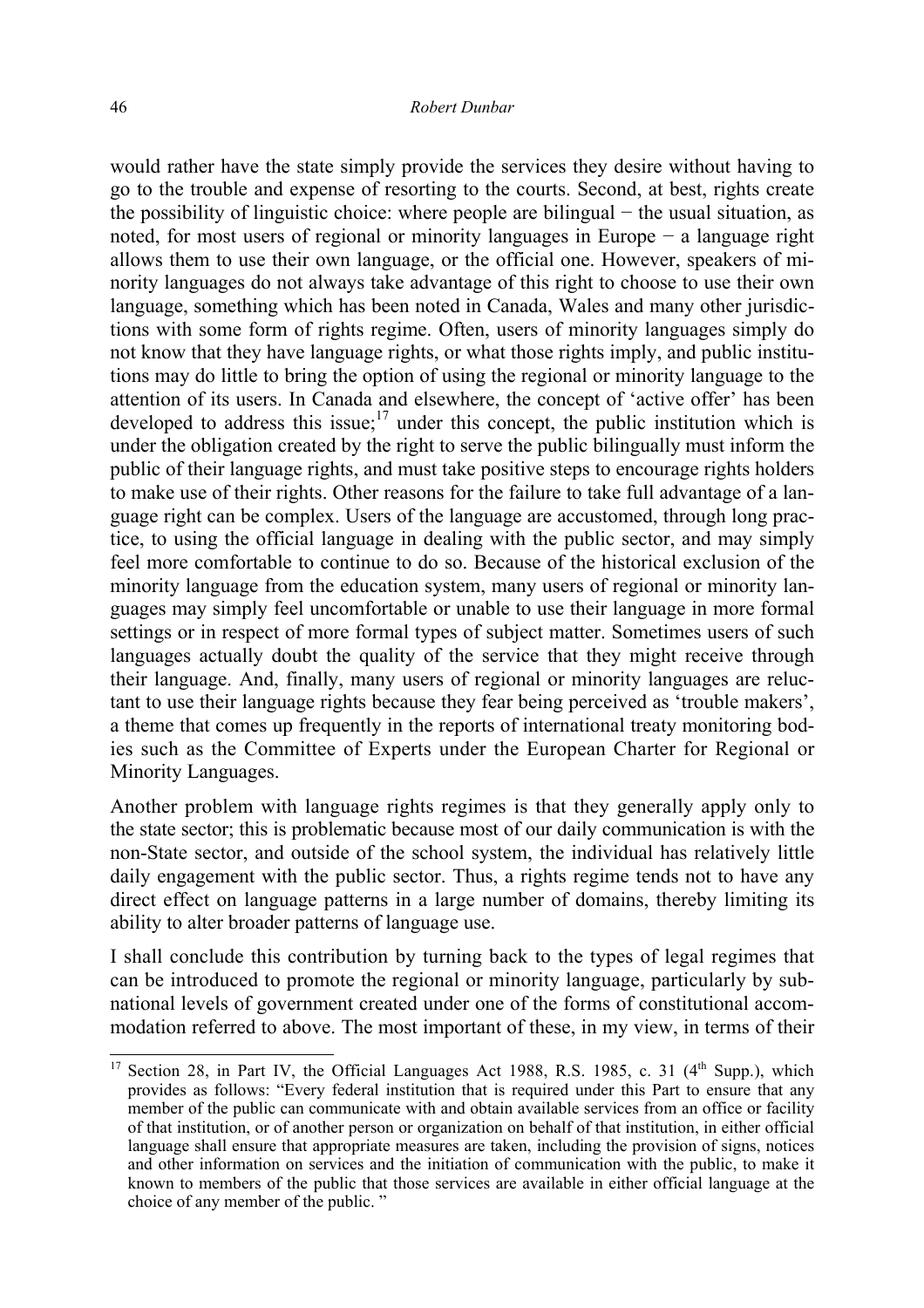ability to effect significant change in language use, are legal regimes which could be described as **strong promotional regimes**. The best examples of these are from Quebec (specifically, the 1977 Law 101, the Charter of the French Language<sup>18</sup>), from Catalonia (specifically, the 1998 Act on Linguistic Policy<sup>19</sup> and the 2006 Statute of Autonomy of Catalonia<sup>20</sup>), and from many of the newly-independent republics of the former Soviet Union. These various regimes share a certain similarity in terms of content. First, in addition to providing significant guarantees for the use of the minority language in public institutions,  $2^{1}$  in the receipt of public services,  $2^{2}$  and in the court system,<sup>23</sup> they also contain an element of compulsion with regard to education, by making education through the regional or minority language the norm for all students, even those for whom that language is not the language of the home.<sup>24</sup> Second, and crucially, such regimes often seek to create obligations in respect of the use of the language in the private and voluntary sector, the very sectors that are usually overlooked in a language rights regime and, as we shall see, in less strong promotional models. For example, these regimes contain a right to receive services from private and voluntary sector enterprises (as well as from the state sector) in the relevant language<sup>25</sup> and, in some cases, a right to work in that language. They require all signage and advertising to be in the relevant language, although other languages, including (in the case of Quebec and Catalonia) the official language of the state, can also appear.<sup>26</sup> A special feature of the Quebec model are the so-called 'francisation' plans which all organisations which employ more than 100 staff must prepare; such plans must describe how French will become the normal operating language in all aspects and at all levels of the organisation.27 Furthermore, these regimes tend to create fairly powerful enforcement mechanisms, including significant sanctions for non-compliance, and, as in Quebec, a special body which can engage in investigations of compliance failures.

 $^{18}$  R.S.Q. c. C-11.

<sup>&</sup>lt;sup>19</sup> Act No. 1, of 7th January 1998, on linguistic policy (DOGC N°. 2553, of 9th January 1998).<br><sup>20</sup> Organic Act 6/2006, (of 19 July 2006).<br><sup>21</sup> Art. 1 of Law 101 makes French the sole official language of Ouebec and Arti

French is the language of the legislature of Quebec, although section 133 of the Constitution Act 1867, Canada's fundamental constitutional document, creates a right to use English as well; under Article 6(2) of the 2006 Statute of Autonomy, Catalan, together with Castilian Spanish, is the offi-

cial language of Catalonia. 22 Article 2 of Law 101 provides that every person has the right to have the civil administration and the health and social services, among others, communicate with him or her in French; Article 33 of the 2006 Statute of Autonomy provides that each individual has the right to be served orally or in writing in the official language. Catalan or Castilian Spanish, of his or her choice.

Article 7 of Law 101 makes French the language of the courts of Quebec, although section 133 of<br>the Constitution Act of 1867, provides a right to use English in the Quebec courts.

 $t^2$ <sup>4</sup> In Quebec, however, English-speakers and others who were themselves educated in Canada in English are entitled, as a result of section 23 of the 1982 Canadian Charter of Rights and Freedoms, to have their children educated in English.<br><sup>25</sup> Article 2 of Law 101; Article 5 also provides that consumers of goods and services have a right to

be informed and served in French. In Catalonia, Article 34 of the 2006 Statute of Autonomy provides that each individual, as a user of consumer of goods, products and services, has the right to be

served orally or in writing in the official language of his or her choice, Catalan or Castilian Spanish.<br><sup>26</sup> See, for example, Title I, Chapter VII of Law 101, particularly Article 58; see Articles 35 and 36 of the 2006 S

 $t^2$ <sup>27</sup> Title II, Chapter V, Law 101.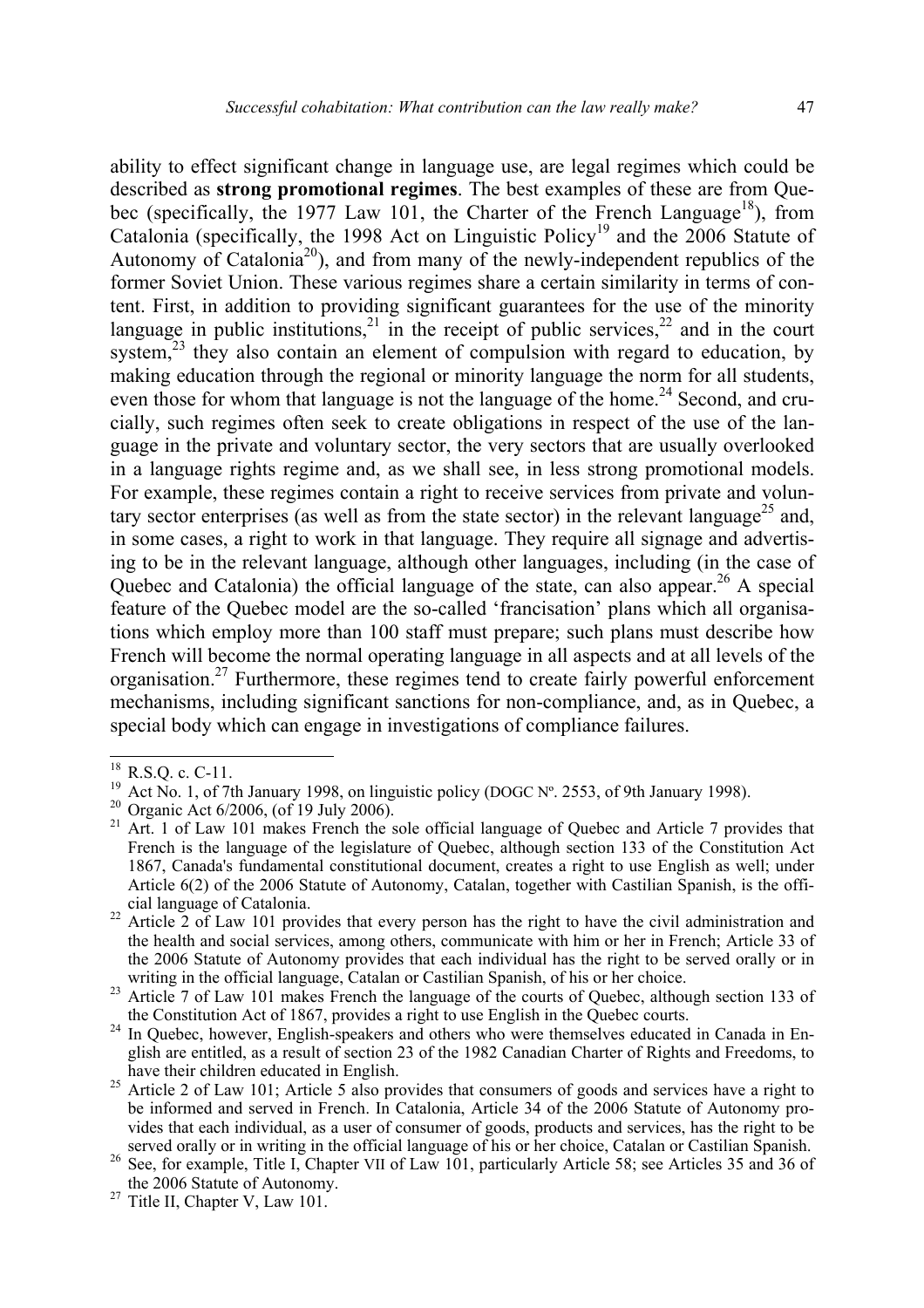There is no doubt that the Quebec model, arguably the strongest of these strong promotional models, has had a significant sociolinguistic impact, and has observably reversed long-standing patterns of English dominance in certain crucial sociolinguistic domains (see, for example, Levine 1990, and Fraser 2006, 133-160). Command of French has become an essential skill for virtually all employments, and an increasing social necessity for any Quebec citizen interested in integrating socially. The recognition of the importance of effecting change in linguistic practices outside of the state sector is a lesson that is being grasped in other jurisdictions whose regimes formerly were not as strong as those of Quebec, and I would refer you to recent proposals in Wales which will allow the imposition of some limited obligations with respect to the use of Welsh on at least some private sector organisations such as utilities.<sup>28</sup> Reference could also be made to recent legislation in the Canadian territory of Nunavut, a region of the Canadian Arctic that is almost half the size of the European Union but with a population of only about 32,000, about seventy percent of whom speak indigenous Inuit languages; the legislation is in many respects very similar to Quebec's language laws.<sup>29</sup>

It is important to note, though, that there are a number of contextual similarities between most of the jurisdictions which have enacted strong legislative regimes for the promotion of regional or minority languages. The language in question is usually spoken by a majority of the population, although it is vulnerable in certain respects.<sup>30</sup> It is also considered by many to be more than a 'minority' language; it is considered to be the language of a 'nation' centred on the particular territory. Furthermore, languages which benefit from significant promotional measures, including the imposition of duties beyond the state sector, are official languages of the region in question, and are the sole or preferred language of the sub-national unit public institutions. Also, there tends to be broad political consensus on language issues, including the desirability of promoting the use of the language of the sub-state unit in the non-state sector. Additionally, as a result of the form of constitutional accommodation that has been arrived at, all these jurisdictions have at very least strong sub-national governmental structures with very significant legislative power over a wide range of policy areas. Also important is that there is a high level of preparedness for an extension of the linguistic regime into the private and voluntary sector, in the sense that use of the language has already been heavily institutionalised in the State sector, usually by virtue of some form of official status, is present in the education system at all levels, and enjoys a well-developed linguistic corpus, often supported by a powerful corpus planning body.

 $28$  The Proposed Welsh Language (Wales) Measure 2010, available on the internet at this website: www.assemblywales.org/bus-home/bus-legislation/bus-leg-measures/business-legislation-measures-wl.htm.<br><sup>29</sup> Inuit Language Protection Act 2008, S. Nu. 2008, c. 17.<br><sup>30</sup> In Quebec, while about 83 percent of the population is

nority in Canada as a whole; until the enactment of The Charter of the French Language in 1977, English was the dominant language in some important linguistic domains, including amongst the managerial classes of major enterprises, and immigrants tended to have their children educated in English. In Catalonia, over three-quarters of the population now speaks Catalan, but under the Franco dictatorship, it was largely excluded from all aspects of public life, and most Catalan speakers are also fully fluent in Spanish. In most of the former Soviet Republics, the national language of the newly-independent state is spoken by a majority of the population, but owing to Soviet-era policies, most of the population is also fluent in Russian, which historically had a privileged position.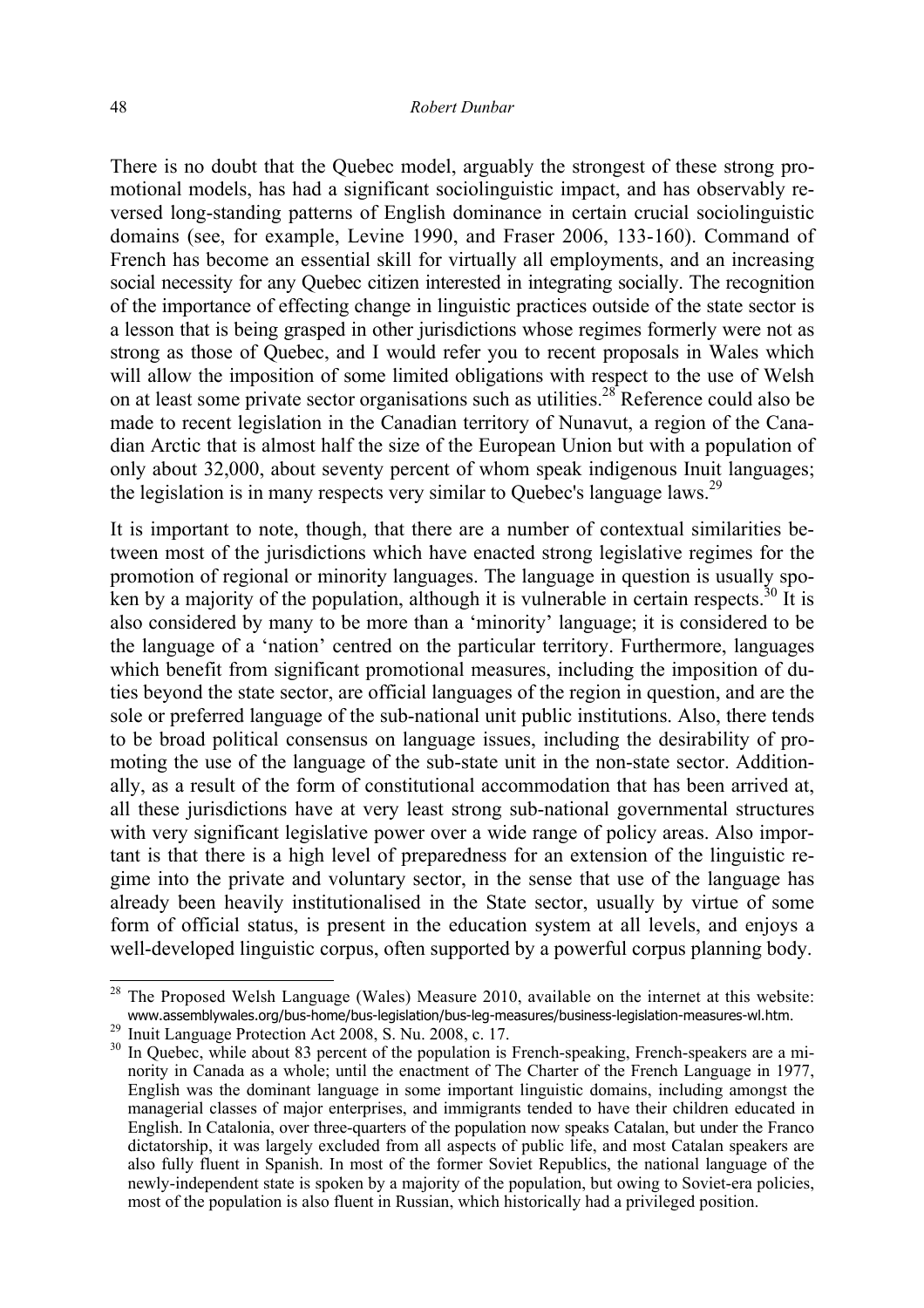Where all or a significant number of these conditions does not hold, the creation of a strong promotional regime is less likely, and outside of the cases I have mentioned, these strong promotional regimes are rare. Many regional or minority languages are in a minoritised position even within the territories with which they are historically associated and to which significant autonomy has been given. This means that there is often less consensus on the extension of the language regime beyond the public sector. While the language is often still considered the language of a 'nation' centred on the particular territory, its sociolinguistic and demographic position tends to be weaker than in the cases just mentioned. In these circumstances, we tend to find a more limited or moderate model of linguistic promotion. Good examples are Wales with its Welsh Language Act  $1993$ ,<sup>31</sup>, the Basque Autonomous Community with its Basic Law on the Normalization of the use of Basque of  $1982$ ,<sup>32</sup> and, arguably Ireland, with its Constitution<sup>33</sup> and its Official Languages Act 2003.<sup>34</sup> Unlike the other two examples, Ireland is, of course, an independent state, but one whose historical indigenous national language, Irish, has been significantly minoritised, in a similar way to Basque and Welsh. In all these jurisdictions, legislation generally makes the relevant regional or minority language at least a de facto official language, by providing for its use within deliberative bodies, in the provision of at least some public services, and within the courts, although it should be noted that both the Welsh and Irish legislative frameworks rely quite heavily on language schemes developed by public bodies in conjunction with a language planning body, rather than on explicit language rights. In practice, there is usually a lack of substantive equality between the language in question and the official language of the state in many public bodies. The language regime in these moderate legislative models often requires the relevant language to be taught at least as a subject throughout the school curriculum; however they tend not to require students to enrol in minority-language medium education, nor do they even create a right for parents to access such education. Finally, these regimes tend to say little or nothing about the non-state sector. This, in particular, is a major gap, and raises serious questions about the long-term potential of these moderate regimes to effect profound change in existing linguistic hierarchies and therefore in existing generally unstable diglossic patterns.

Beyond these cases, a number of additional examples could be offered of language legislation which represents an even more modest and therefore weaker model of minority language promotion. Recently-passed legislation in support of Gaelic in Scotland is one example;<sup>35</sup> legislation making Maori an official language of New Zealand is another example.<sup>36</sup> Space does not permit me to say much about these various models, of which there are many. However, the scope of such legislation is generally fairly limited: neither the Gaelic or the Maori legislation says very much, for example, about minority language education, and although it makes some reference to the 'official'

 $31$  1993, c. 38.

<sup>32</sup> Basic Law 10/1982.

 $33 \text{ The Constitution of Ireland, enacted by the People } 1^{\text{st}}$  July 1937.<br><sup>34</sup> Act No. 32 of 2003.

<sup>&</sup>lt;sup>35</sup> Gaelic Language (Scotland) Act 2005, 2005 asp 7.<br><sup>36</sup> Maori Language Act 1987.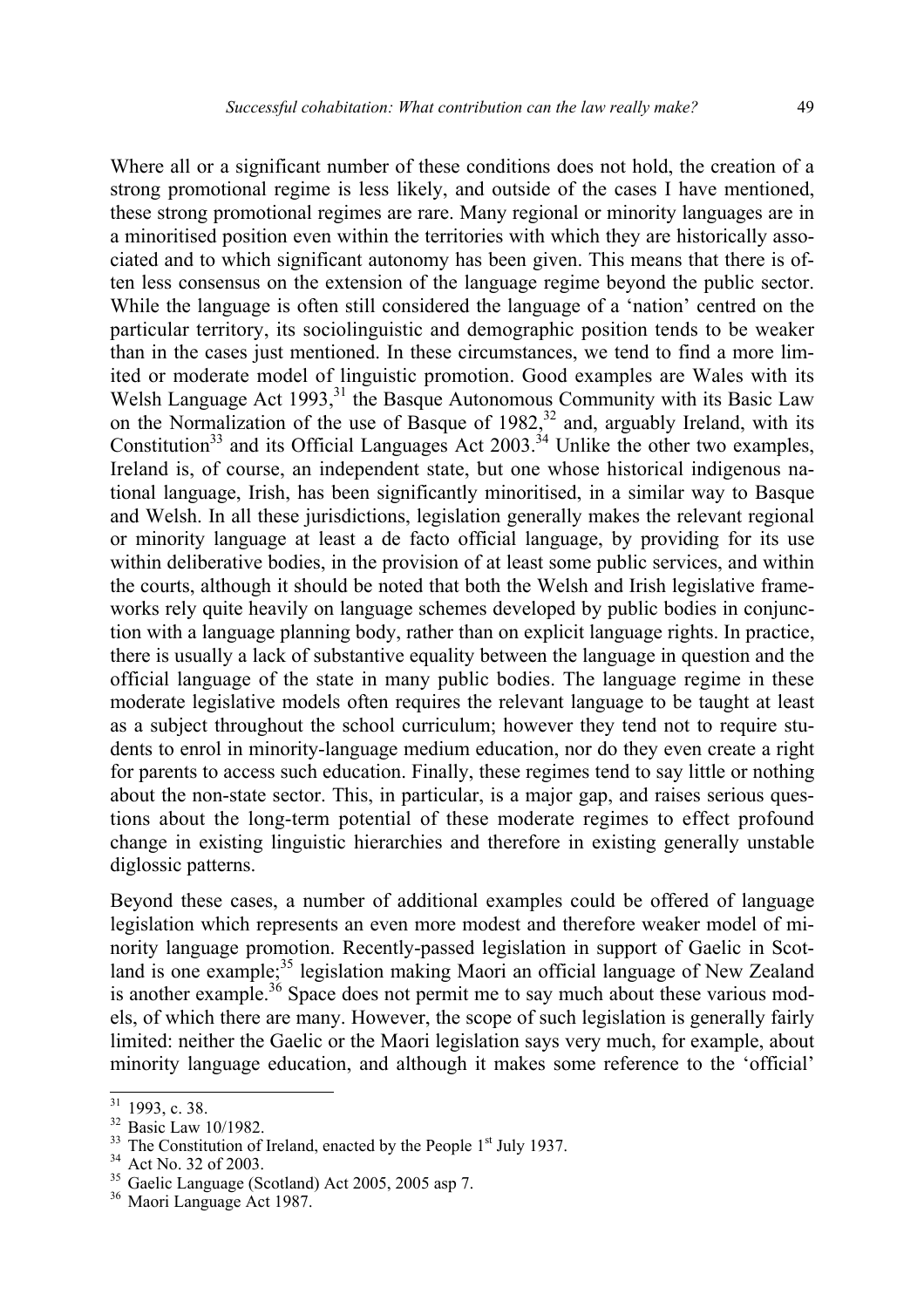status of the language, it contains little detail on what such status actually means, suggesting that such recognition is more symbolic or rhetorical than substantive. In this context, it is difficult to see how the legislative regime can challenge existing linguistic hierarchies or dramatically affect established diglossic patterns.

So, what conclusions can be drawn from all of this? In some respects, it is too early to tell, because, as I have suggested earlier, we do not yet have a sufficient understanding of the behavioural and other impacts of different legislative regimes. How, and to what extent, do they alter ideologies and attitudes about the value and utility of languages? How do they create greater opportunities to use regional or minority languages? How do they develop the aptitude and the willingness of users of such languages to take advantage of such opportunities? In spite of our knowledge gap, I would still be prepared to argue that language law does matter, and can affect at least some change in patterns of language use. If the goal is to preserve and promote a regional or minority language, a supportive legal regime is a necessary though not necessarily sufficient requirement. The presence of even a weak promotional regime clearly matters to speakers of the regional or minority languages, even if such a regime does not fundamentally or even significantly alter linguistic hierarchies, and with them, beliefs and practices. And, as noted above, even the relatively limited protection offered by a regime of toleration or of accommodation can be of great practical importance to speakers of regional or minority languages which are subject to assimilationist state language policies. There is also increasing recognition that an appropriate legal regime can reduce social tensions and promote peace and stability. However, outside the cases of strong promotional regimes, such as those found in Quebec, Catalonia and many of the former Soviet Republics, even under a regime that is clearly supportive of the regional or minority language, the actual impact of that regime on the preservation and promotion of the minority language is unclear. More research is needed, and a better understanding of the interaction with and impact of other, non-legal factors at play must be developed. This, I fear, is a rather unsatisfactory ending to my story; the only redeeming feature is that it is a story that is still being written.

## **Bibliography**

- Bennett, M. (1993): Musical traditions of the Scots of Newfoundland. In: *London Journal of Canadian Studies* 9, 63-86.
- Davies, J. (1993): *The Welsh language*. Cardiff: University of Wales Press.
- Davies, J. (2000): Welsh. In: Glanville, P. (ed.): *Languages in Britain and Ireland*. Oxford: Blackwell, 78-108.
- Dunbar, R. (2007): European traditional linguistic diversity and human rights: A critical assessment of international instruments. In: Ruiz Vieytez, E.J./Dunbar, R. (eds.): *Human rights and diversity: New challenges for plural societies*. Bilbao: Humanitarian Net, University of Deusto, 85-110.
- Dunbar, R. (2006): Preserving and promoting linguistic diversity: Perspectives from international and European law. In: Braën, A./Foucher, P./Le Bouthillier, Y. (eds.): *Languages, constitutionalism and minorities/Langues, constitutionannalisme et minorities*. Markham, ONT: LexisNexis Canada/Butterworth's, 65-81.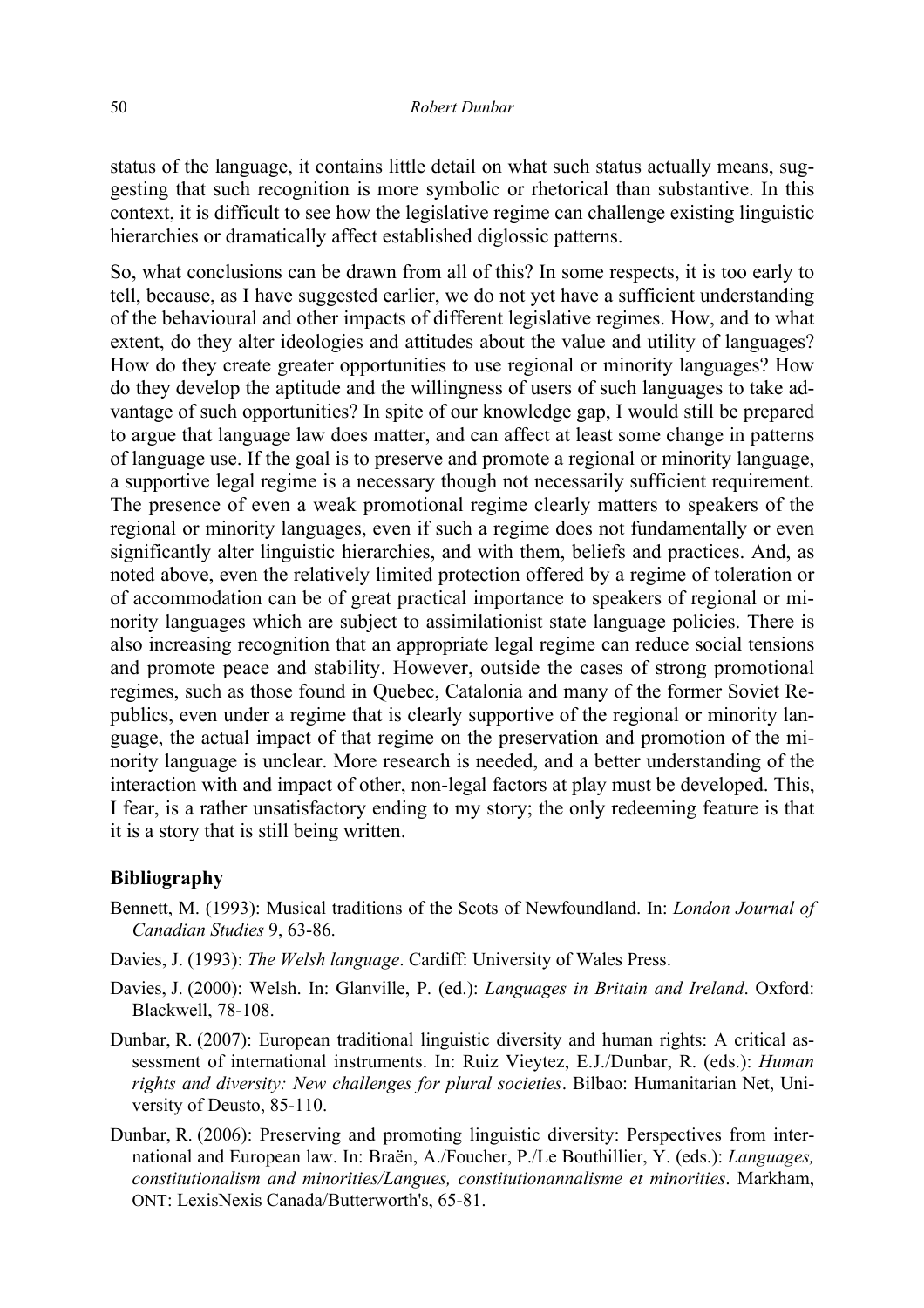- Edwards, V. (1984): Language policy in multicultural Britain. In: Edwards, J. (ed.): *Linguistic minorities: Policies and pluralism*. London: Academic Press, 49-80.
- Fishman, J.A. (1991): *Reversing language shift*. (= Multilingual Matters 76). Clevedon: Multilingual Matters.
- Fraser, G. (2006): *Sorry, I don't speak French: Confronting the Canadian crisis that won't go away*. Toronto: Douglas Gibson.
- General Register Office for Scotland (2005): *Scotland's census 2001: Gaelic report*. Edinburgh: General Register Office for Scotland. Available on-line at: http://www.gro-scotland. gov.uk/files1/stats/gaelic-rep-english-commentary.pdf (commentary), http://www.gro-scotland.gov. uk/files1/stats/gaelic-rep-english-tables.pdf (tables).
- Henrard, K. (2008): A patchwork of 'successful' and 'missed' synergies in the jurisprudence of the ECHR. In: Henrard, K./Dunbar, R. (eds.): *Synergies in minority protection: European and international law perspectives*. Cambridge: Cambridge University Press, 314-364.
- Levine, M.V. (1990): *The reconquest of Montreal: Language policy and social change in a bilingual city*. Philadelphia: Temple University Press.
- McGarry, J./O'Leary, B./Simeon, R. (2008): Integration or accommodation: The enduring debate in conflict regulation. In: Choudhry, S. (ed.): *Constitutional design for divided societies: Integration or accommodation?* Oxford: Oxford University Press, 41-88.
- MacKinnon, K. (1991): *Gaelic: A past & future prospect*. Edinburgh: Saltire Society.
- MacKinnon, K. (2000): Scottish Gaelic. In: Price, G. (ed.): *Languages in Britain and Ireland*. Oxford: Blackwell, 44-57.
- May, S. (2001): *Language and minority rights: Ethnicity, nationalism and the politics of language*. Harlow: Pearson Education.
- Office for National Statistics (2004): *Census 2001: Report on the Welsh Language*. London: The Stationery Office. Available on-line at: http://www.statistics.gov.uk/downloads/census2001/ Report\_on\_the\_Welsh\_language.pdf.
- Ó Murchú, H. (2008): *More facts about Irish*. Baile Átha Cliath: Coiste na hÉireann den Bhiúró Eorpach do Theangacha Neamhfhorleathana Teoranta.
- Robb, G. (2007): *The discovery of France*. London: Picador.
- Robertson, B. (2001): Gaelic in Scotland. In: Extra, G./Gorter, D. (eds.): *The other languages of Europe: Demographic, sociolinguistic and educational perspectives*. (= Multilingual Matters 118). Clevedon: Multilingual Matters, 83-102.
- Strubell, M. (1998): Can sociolinguistic change be planned? In: *Proceedings of the 1st European Conference 'Private Foreign Language Education in Europe. Its Contribution to the Multilingual and Multicultural Aspect of the European Union'. Thessaloniki, November 1997*. Thessaloniki: Palso, 23-31.
- Strubell, M. (2001): Catalan a decade later. In: Fishman, J.A. (ed.): *Can threatened languages be saved? Reversing language shift, revisited: A 21st century perspective*. (= Multilingual Matters 116). Clevedon: Multilingual Matters, 260-283.
- Tollefson, J.W. (1991): *Planning language, planning inequality: Language policy in the community*. London: Longman.